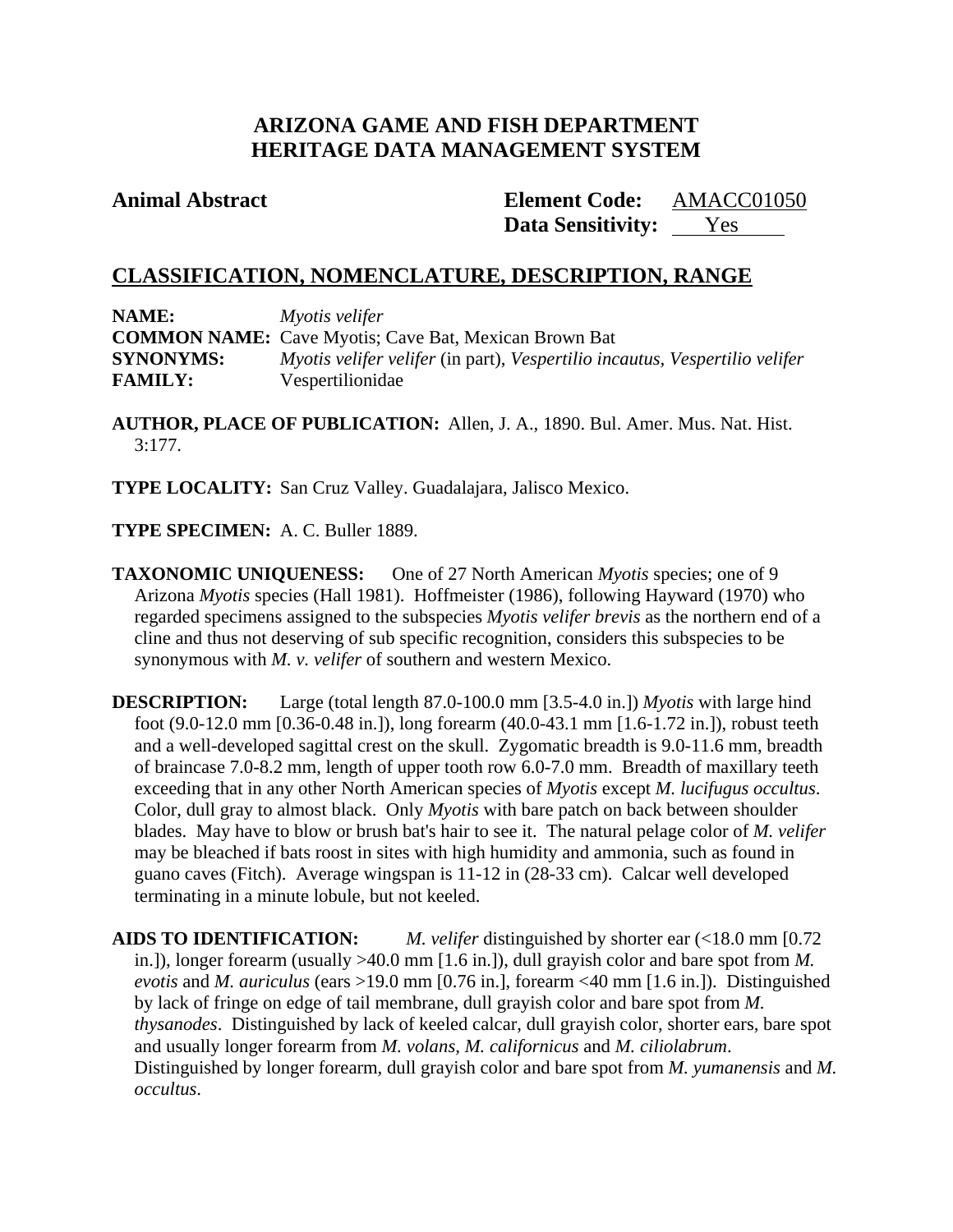**ILLUSTRATIONS:** Drawing of dorsal surface of skull (Hoffmeister 1986:72, specimen from near Douglas, AZ) Color photo (Tuttle, 1993) Color photo (Wilson et al, 1999) Color photo (Barbour *in*  [http://www.enature.com/fieldguide/showspeciesGS.asp?curGroupID=5&c](http://www.enature.com/fieldguide/showspeciesGS.asp?curGroupID=5&curPageNum=45&recnum=MA0330) [urPageNum=45&recnum=MA0330](http://www.enature.com/fieldguide/showspeciesGS.asp?curGroupID=5&curPageNum=45&recnum=MA0330). Color photo (*In* [http://www.batcon.org/discover/species/myvelif.html\)](http://www.batcon.org/discover/species/myvelif.html) Color photo (*In* http://www.tpwd.state.tx.us/nature/wild/ mammals/bats/species/cave\_myotis.htm)

**TOTAL RANGE:** Southwestern half of Arizona and immediately adjacent parts of California, Nevada, New Mexico and northern third of Sonora, Mexico.

**RANGE WITHIN ARIZONA:** South of Mogollon Plateau from Lake Mohave, Burro Creek, Montezuma Well, San Carlos Apache Reservation and the Chiricahua Mountains south to Mexico. Although known from as far southwest as the Harquahala Mountains, Gila Bend, Organ Pipe Cactus National Monument and about 20 miles north of Yuma near the Colorado it has not been recorded from the extreme southwestern part of the state. Found in small numbers in southeastern Arizona in the winter. Hoffmeister (1986) suggests that most migrate farther south for the winter.

## **SPECIES BIOLOGY AND POPULATION TRENDS**

**BIOLOGY:** Apparently leave roost after testing to see if it is dark enough outside. Although average time of roost exit in Arizona is early in the evening, about 37 minutes after sunset, exit time depends on a variety of environmental and physiological variables. Shortly after exiting the roost, they generally fly to water and drink. Near Carlsbad, New Mexico, they have been observed to fly in a straight line for several miles to water.

Some evidence indicates that populations in Arizona have home ranges of hundreds of square kilometers during non-migratory times of the year. Two estimates of home ranges in southeastern Arizona by Hayward (1970) were 932 and 1619 square kilometers.

Individuals probably return to the same locality every year. These bats are colonial and roost in clusters, usually near the entrance of a cave or mine. Population regulation is not well understood. Both predation and disease have been suggested as population controls. In other areas sex ratio has been reported as close to 1:1 with proportions varying with circumstances. Predators include snakes, hawks, owls, raccoons, and foxes. *Myotis velifer* molts once a year during July and August. The males molt while the females are still rearing their young. Females molt subsequent to lactation. The molt in each sex takes about one month.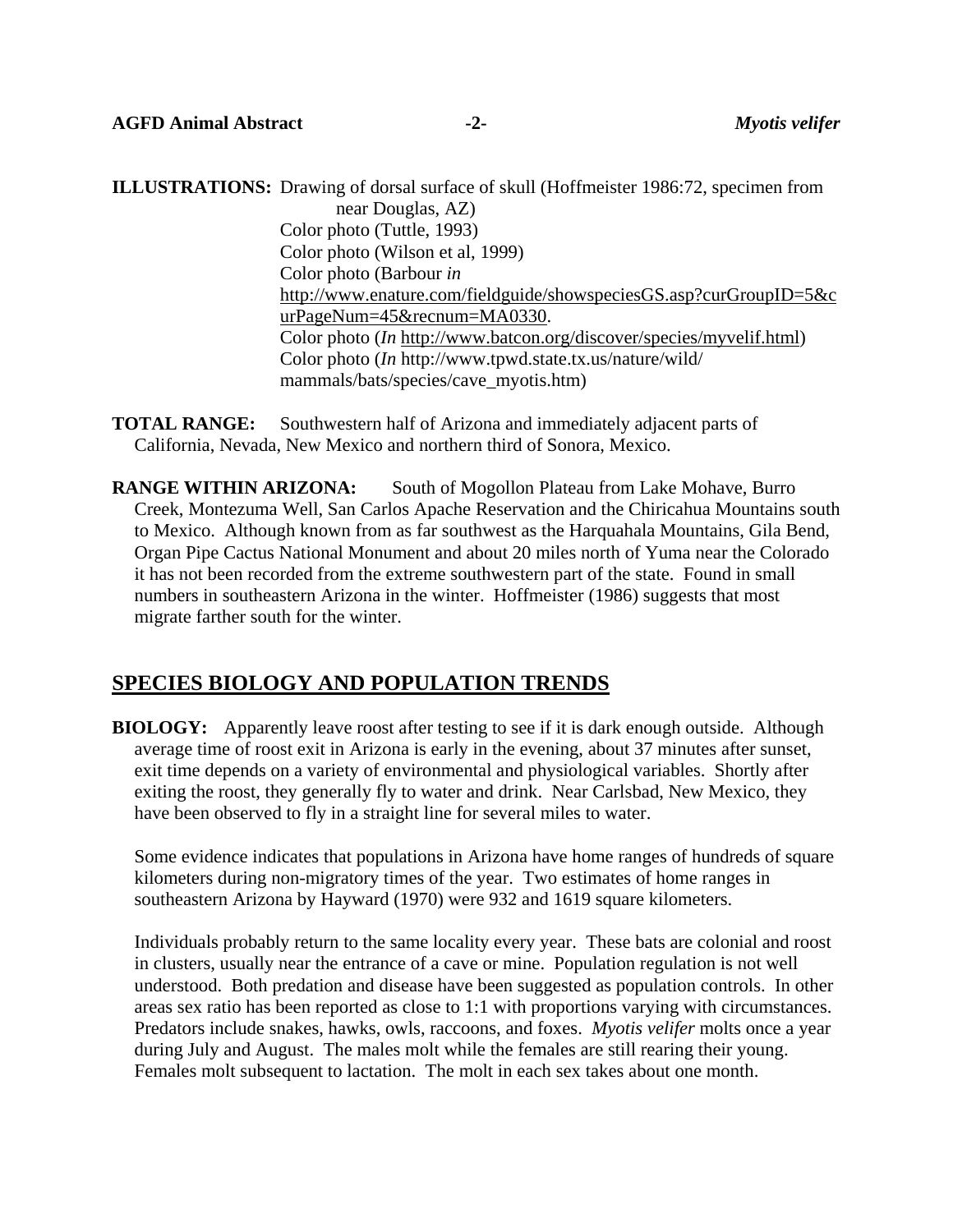## **AGFD Animal Abstract -3-** *Myotis velifer*

**REPRODUCTION:** Copulation occurs in fall, probably again in winter during arousal periods. Sperm stored in uterus; ovulation occurs in April. Gestation is 45-55 days in Arizona. Females congregate in maternity colonies of 50-15,000 individuals during May. Males, which arrived from southern hibernation roosts as early as March, form small groups of up to 100. Some adult males may be found in maternity colonies especially during June and July.

Single young born May to early July. Although the young are left when their mothers go to feed, if the colony is disturbed the mothers may carry the young in flight and move them to another part of the cave. During mass movements a few young may be left behind and die. Young are reported to fledge at about 5 weeks according to some and 6-8 weeks according to others.

Colonies are often located in caves, but may also be found under bridges and in buildings. Nursery colonies may form either in hibernating or summer caves. Nursing females are found in the warmest and least accessible parts of caves in northwest Texas. Female and young have moved to the same roosts as the males by August and in September the females leave for the winter. Banding records indicate longevity is at least 6 years and a maximum life span of a single individual was just over 11 years.

**FOOD HABITS:** Opportunistic feeders. Small moths are the most common prey item, but they also eat weevils, antlions and small beetles. They have also been observed to feed selectively on flying ants taking 12 per minute for five minutes. These bats forage just above the tops of vegetation, staying close to the vegetation six to 15 feet above the ground, flying strongly and steadily except when in pursuit of prey. Some individuals may forage back and forth over the same 50-70 m route or under streetlights. They feed twice nightly during the summer in some places.

**HABITAT:** Desertscrub of creosote, brittlebush, palo verde and cacti. Roost in caves, tunnels, and mineshafts and under bridges and sometimes in buildings within a few miles of water. There are a number of records of one or a few individuals roosting in cliff and barn swallow nests. In summer are apparently tolerant of high temperatures and low humidity's. One group was found in an attic in Gila County where July temperatures were 37° C and relative humidity was 23%.

May be found in association and even clustering with *Tadarida brasiliensis* and *M. yumanensis*. In Arizona they enter hibernacula late September or early October, females evidently hibernate several weeks before males (Fitch). Winter roosts in Arizona are wet mine tunnels above 6000 feet. Preferred temperatures reported as  $8^{\circ}$ -11° C. In other areas have been found to prefer hibernation roosts with high relative humidity's, usually above 55% in February and frequently in roosts over water with humidity's near 100%. In Kansas and Texas they appear to be year round residents hibernating in caves, however movements have been recorded between Oklahoma and Kansas and the distribution of the species apparently changes seasonally within Texas.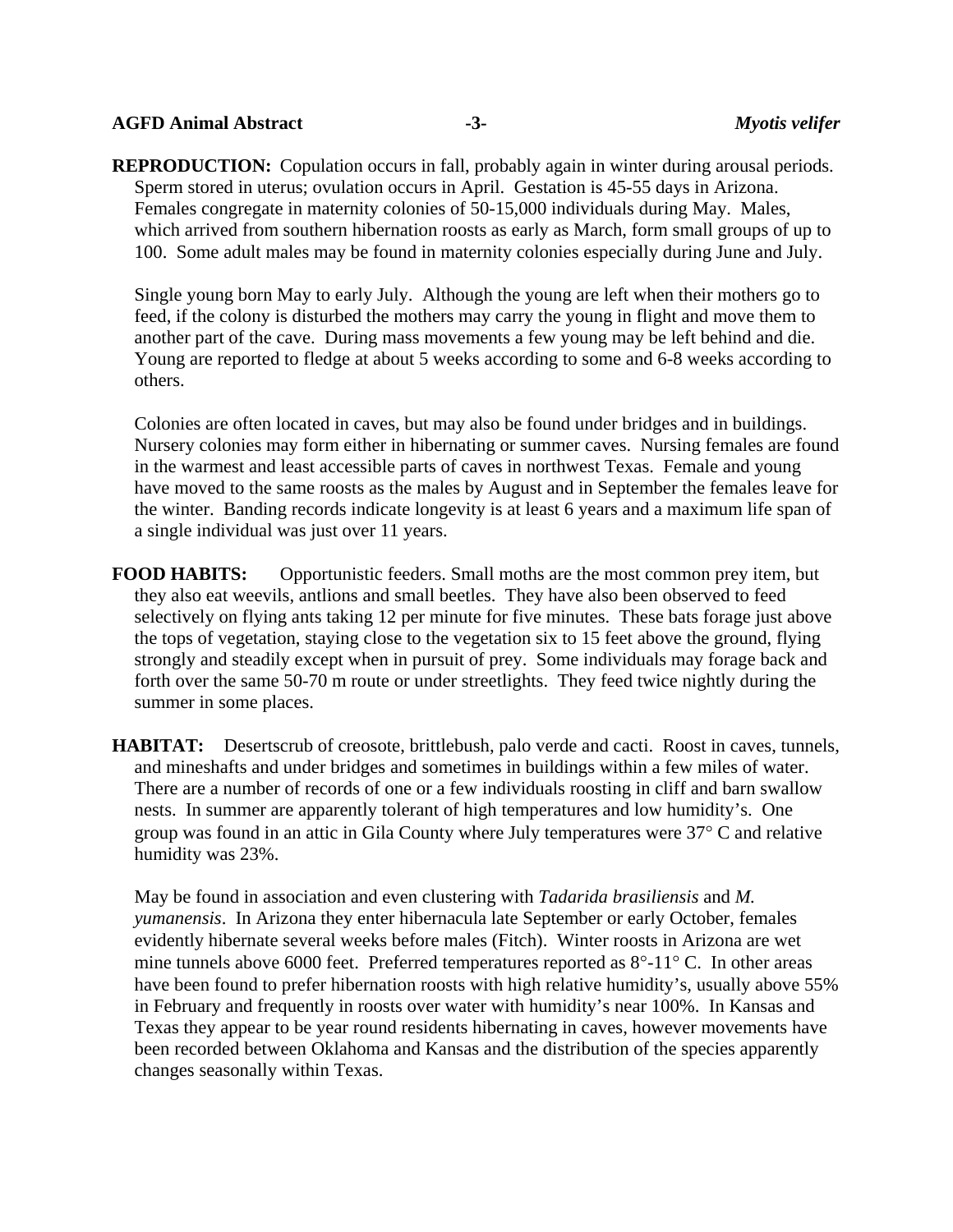#### **AGFD Animal Abstract -4-** *Myotis velifer*

Studies in other areas indicate that even though they store fat prior to entering hibernation they may lose 25% during hibernation. Females go into hibernation heavier than males in Kansas. Females may then lose 25% and males 16% of their weight. In other areas individual bats have been shown to move around among different roosts during winter. Hibernating bats in northwest Texas occur in clusters of about 158 per square foot. They are usually in the open on walls or ceiling of a cave when temperatures are optimal and stable, but are likely to retreat to the more stable conditions of crevices when ambient temperatures fluctuate beyond their optimal range.

**ELEVATION:** Mostly between 300 and 5,000 feet (92 - 1,525 m) although there is at least one record from 5,800 feet (1,769 m) on the Nantan Plateau and at least 6 records between 6,000 and 8,800 feet (1,830 - 2,684 m) on Cane Ridge and in the Santa Rita, Patagonia, Pinaleno, and Huachuca mountains.

**PLANT COMMUNITY:** Predominantly desertscrub of creosote, brittlebush, palo verde and cacti, but sometimes up to pine-oak communities.

**POPULATION TRENDS:** Found in colonies of 2,000 to 5,000 throughout much of the range. Size of maternity colonies in Arizona varies from 50 to 15,000 females.

# **SPECIES PROTECTION AND CONSERVATION**

| <b>ENDANGERED SPECIES ACT STATUS:</b> | None (USDI, FWS 1996)                      |
|---------------------------------------|--------------------------------------------|
|                                       | [C2 USDI, FWS 1994]                        |
|                                       | [C2 USDI, FWS 1991]                        |
|                                       | [C2 USDI, FWS 1989]                        |
|                                       | [C2 USDI, FWS 1985]                        |
| <b>STATE STATUS:</b>                  | None                                       |
| <b>OTHER STATUS:</b>                  | None (USDA, FS Region 3, 1999)             |
|                                       | [Forest Service Sensitive USDA, FS Region] |
|                                       | 3, 1988]                                   |
|                                       | [Bureau of Land Management Sensitive]      |
|                                       | (USDI, BLM AZ 2000, 2005)]                 |

**MANAGEMENT FACTORS:** Vulnerable at roosts, especially maternity roosts, because they congregate in large numbers. They are threatened in areas due to habitat loss caused by excessive development. Some of the potential threats to this species are: recreational caving, mine closures, roost destruction and loss of foraging habitat in riparian zones.

## **PROTECTIVE MEASURES TAKEN:**

**SUGGESTED PROJECTS:** Status survey to gain baseline data on roost locations and populations. Also to determine the degree of interspecific competition with associated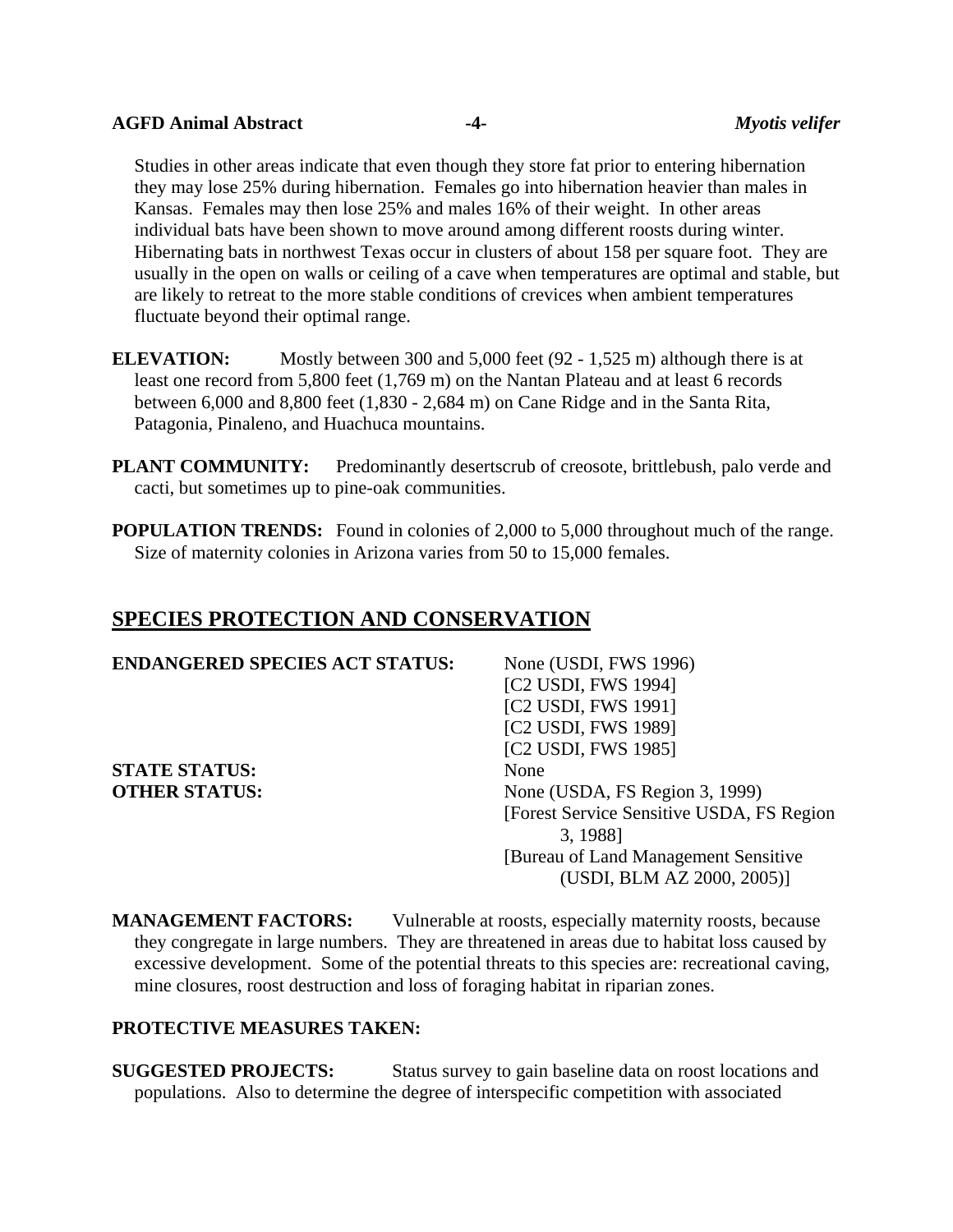**AGFD Animal Abstract -5-** *Myotis velifer* 

species. Information is also needed regarding the status of historically identified colonies, trends in population numbers, on roosting and foraging requirements and basic life history.

**LAND MANAGEMENT/OWNERSHIP:** BLM - Havasu, Kingman, Phoenix, Tucson and Yuma Field Offices; DOD - Barry M. Goldwater Air Force Range, Fort Huachuca Military Reservation and Yuma Proving Ground; FWS - Buenos Aires, Havasu and Imperial National Wildlife Refuges; NPS - Coronado, Organ Pipe Cactus and Tumacacori National Monuments, Saguaro National Park, and Fort Bowie National Historic Site; USFS – Coronado, Kaibab, and Tonto National Forests; BIA - San Carlos and San Xavier Reservations, and Tohono O'odham Nation; State Land Department; Picacho Peak State Park; AGFD Cluff Ranch; La Paz County Park; Johnson Historical Museum; Private.

# **SOURCES OF FURTHER INFORMATION**

## **REFERENCES:**

- Bailey, V. 1971. Mammals of the Southwestern United States (with special reference to New Mexico). Dover publications, inc. New York, New York.
- Barbour, R.W. and W.H. Davis. 1969. Bats of America. The University Press of Kentucky. pp. 67-72.

Barbour, R. W. Available:

[http://www.enature.com/fieldguide/showspeciesGS.asp?curGroupID=5&curPageNum=4](http://www.enature.com/fieldguide/showspeciesGS.asp?curGroupID=5&curPageNum=45&recnum=MA0330) [5&recnum=MA0330](http://www.enature.com/fieldguide/showspeciesGS.asp?curGroupID=5&curPageNum=45&recnum=MA0330).

- Cockrum, E.L. 1960. The recent mammals of Arizona: Their taxonomy and distribution. The University of Arizona Press, Tucson. pp. 37-38.
- Fitch, J.H. Jr., et al. 1981. *Myotis velifer*. Mammalian Species No. 149:1-5.
- Hall, E.R. 1981. The mammals of North America. Second edition. Vol.I. John Wiley & Sons, New York. pp. 195-196.
- Harvey, M. J. et al. 1999. Bats of the United States. Arkansas Game and Fish Commission, p 48.
- Hayward, B.J. 1970. The natural history of the cave bat, *Myotis velifer*. Western New Mexico Res. Sci. 1:1-74.
- Hoffmeister, D.F. 1986. Mammals of Arizona. University of Arizona Press. pp. 72-74.

<http://www.batcon.org/discover/species/myvelif.html>

http://www.tpwd.state.tx.us/nature/wild/ mammals/bats/species/cave\_myotis.htm

NatureServe Explorer: An online encyclopedia of life [web application]. 2001. Version 1.6. Arlington, Virginia, USA: NatureServe. Available: <http://www.natureserve.org/explorer>. (Accessed: November 14, 2002).

- Tuttle, M. 1993. Arizona Wildlife Views. Arizona Game and Fish Department, Vol 36 No 8, p20.
- USDA, Forest Service, Region 3. 1988. Regional Forester's Sensitive Species List.
- USDA, Forest Service, Region 3. 1999. Regional Forester's Sensitive Species List.
- USDI, Bureau of Land Management. 2000. Arizona BLM Sensitive Species List. Instruction Memorandum No. AZ-2000-018.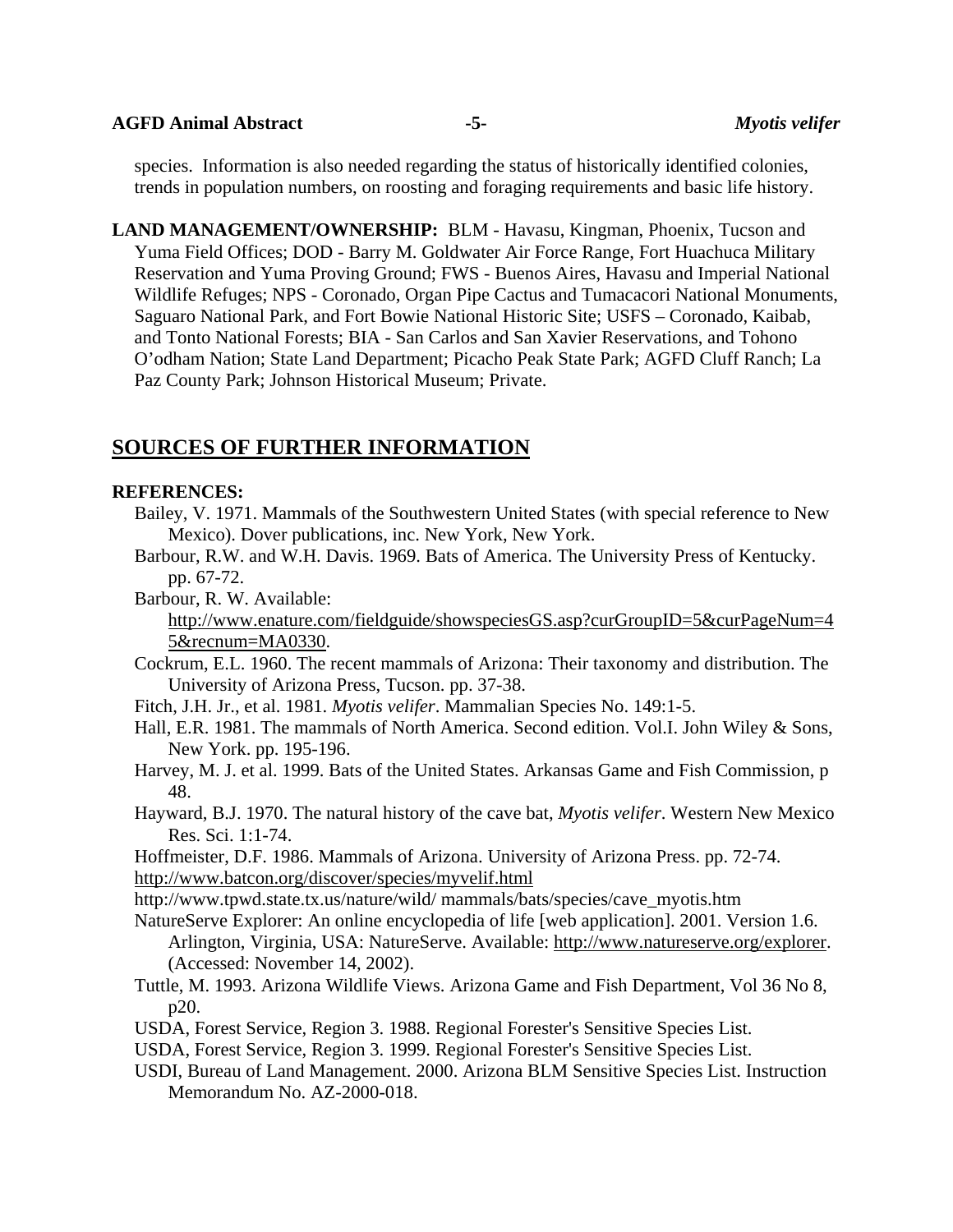## **AGFD Animal Abstract -6-** *Myotis velifer*

USDI, Bureau of Land Management. 2005. Arizona BLM Sensitive Species List.

- USDI, Fish and Wildlife Service. 1985. Endangered and Threatened Wildlife and Plants; Review of Vertebrate Wildlife; Notice of Review. Federal Register 50(181):37965.
- USDI, Fish and Wildlife Service. 1989. Endangered and Threatened Wildlife and Plants; Animal Notice of Review. Federal Register 54(4):561.
- USDI, Fish and Wildlife Service. 1991. Endangered and Threatened Wildlife and Plants; Animal Candidate Review for Listing as Endangered or Threatened Species; Proposed Rule. Federal Register 56(225):58808.
- USDI, Fish and Wildlife Service. 1994. Endangered and Threatened Wildlife and Plants; Animal Candidate Review for Listing as Endangered or Threatened Species; Proposed Rule. Federal Register 59(219):58986.
- USDI, Fish and Wildlife Service. 1996. Endangered and Threatened Wildlife and Plants: Review of Plant and Animal Taxa that are Candidates for Listing as Endangered or Threatened Species. Federal Register 61(40):7596-7613.

Vaughan. T. 1954. University of Kansas Pub., Museum Natural History 7:509.

Wilson D. E. et al. 1999. The Smithsonian Book of North American Mammals. Smithsonian Institution Press, Washington, in association with the American Society of Mammalogists, pp100-101.

## **MAJOR KNOWLEDGEABLE INDIVIDUALS:**

- E.L. Cockrum University of Arizona, Tucson.
- B.J. Hayward Western New Mexico University, Silver City.
- D.F. Hoffmeister University of Illinois, Urbana.

#### **ADDITIONAL INFORMATION:**

Hayward (1970) placed this subspecies within the subspecies *M. v. velifer*. In USDI, FWS, 1994, not listed at subspecies level.

Bats are susceptible to rabies, a serious viral disease that results in death if untreated. Rabid bats rarely attack humans or other animals, but bats found lying on the ground may be rabid. Never touch or pick up any bat. Stay away from any animal that seems to be acting strangely and report it to an animal control officer. If a possible rabid animal bites you, you must immediately consult a doctor for a serious of injections, there is no cure once symptoms emerge.

> **Revised:** 1991-08-14 (RBS) 1992-05-06 (RBS) 1992-10-01 (RBS) 1994-03-25 (DCN) 1997-03-04 (SMS) 2002-11-15 (AMS)